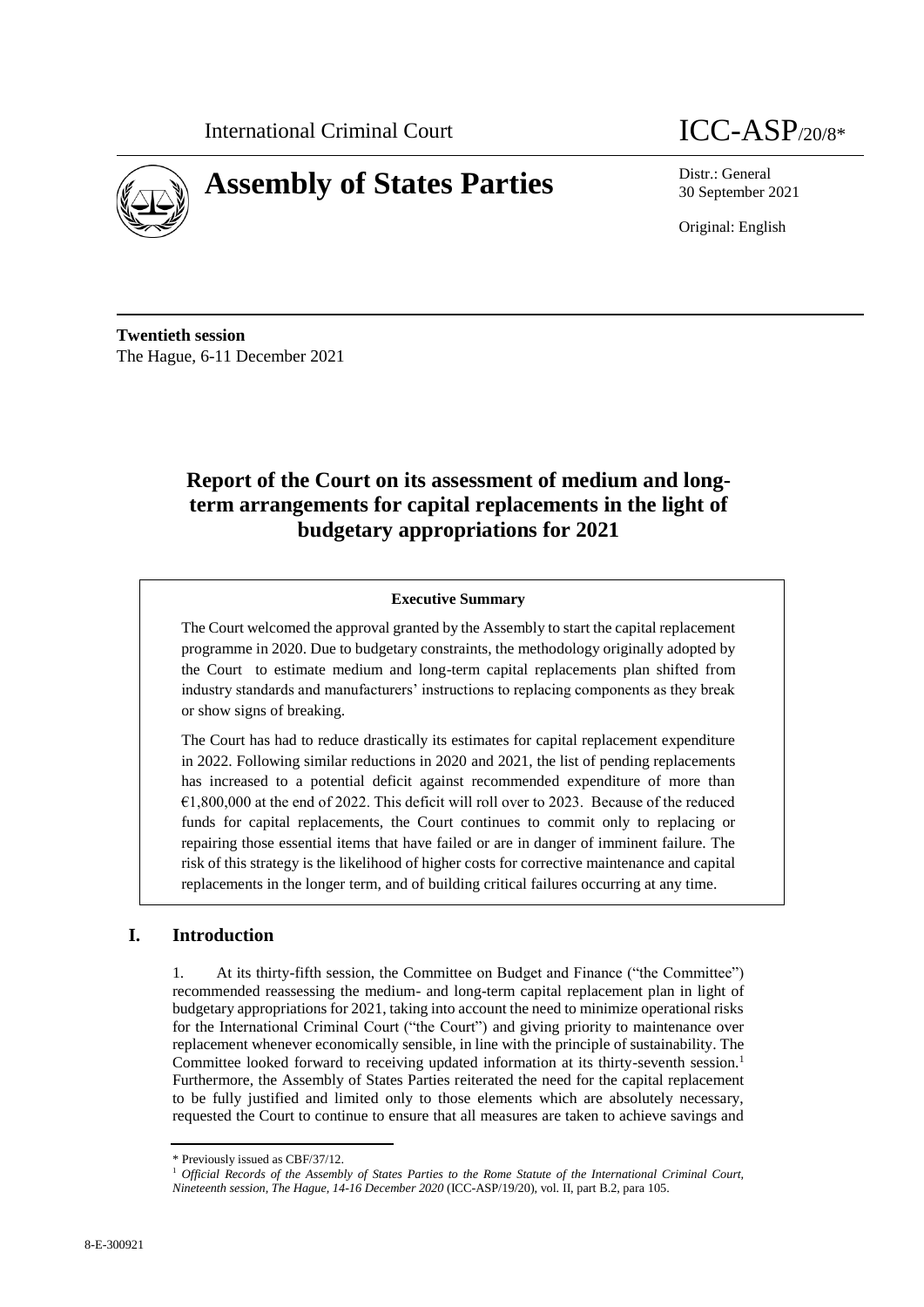efficiencies, including using alternatives to capital replacement whenever possible, and invited the Court to submit rolling medium- and updated long-term capital replacement plans and estimates in line with these principles. 2

2. In this report, the Court explains the methodology currently used to assess the medium- and long-term capital replacement plan and the difficulties involved in reassessing it within the limits of the 2021 appropriations.

### **II. Capital replacements: industry standards methodology versus repair approach**

3. The Court, in cooperation with its maintenance contractor, has applied industry standards and manufacturers' instructions for the estimates that constitute the medium- and long-term capital replacement plans. This methodology provides widely recognized parameters for future capital replacement projections while providing assurances of reliable long-term operability, business continuity, containment of maintenance costs and preservation of the asset that is the Court's premises.

4. The Court welcomed the approval granted by the Assembly to start the capital replacement programme in 2020, albeit with a lower budget envelope than that required. In order to optimize results, the Court has reprioritized planned capital replacement items since 2020 However, as the available budget envelope has been further reduced, and the Court has departed from the above-mentioned methodology towards a reactive approach (replacing only those elements that have already failed or show signs of imminent breakdown), the Court can no longer rely on the same parameters offered by industry standards and manufactures' instructions to reassess its original medium- and long-term capital replacement plan. A fixed budget envelope – which would in reality constitute a reduction as a result of inflation - allows only short-term planning for this year and next (at the latest) through the monitoring of the functioning of the various building components, while taking into account other parameters, such as vulnerability and criticality for the operations of the Court, and risk appetite for business continuity.

5. Indeed, the smooth running of many different components of the building which have gone far beyond their useful life is at increased risk. In some cases, failures may give rise to business disruption. The risk can be illustrated by the yearly and cumulative funding gap between the original and the actual capital replacement investments as presented in Annex I to this report. Each year that the gap widens, the risk to the Court's business continuity increases and the value of its premises decreases. Annex I presents the amounts at prices for 2020, as presented in the Report of the Court on updated and detailed plans and a multi-year financing mechanism for capital replacements.<sup>3</sup>

### **III. Control of expenditure in 2021**

6. Following reprioritization, the capital replacement priorities in 2021 are: electrical and security installations (electrical infrastructure, security and safety installations, elevators, and the Building Management System), estimated at  $\epsilon$ 275,000; mechanical and plumbing elements (cooling and water supply), estimated at  $654,000$ ; and elements related to external doors and windows, the physical outdoor security perimeter, and replacement of façade cables, estimated at  $\epsilon$ 50,000. In addition, a number of unforeseen replacement needs related to the fire safety installations have arisen. Some allotted funds have been reprioritized to replace these defective elements.

## **IV. Predicted expenditure in 2022**

7. The Committee has considered that "The consideration of alternative arrangements to further integrate maintenance and capital replacement would strongly benefit from external advice" and " hoped that State Parties would be in a position to nominate experts for this

<sup>2</sup> *Official Records … Nineteenth session … 2020* (ICC-ASP/19/20), vol. I, part III, ICC-ASP/19/Res.1 G.2.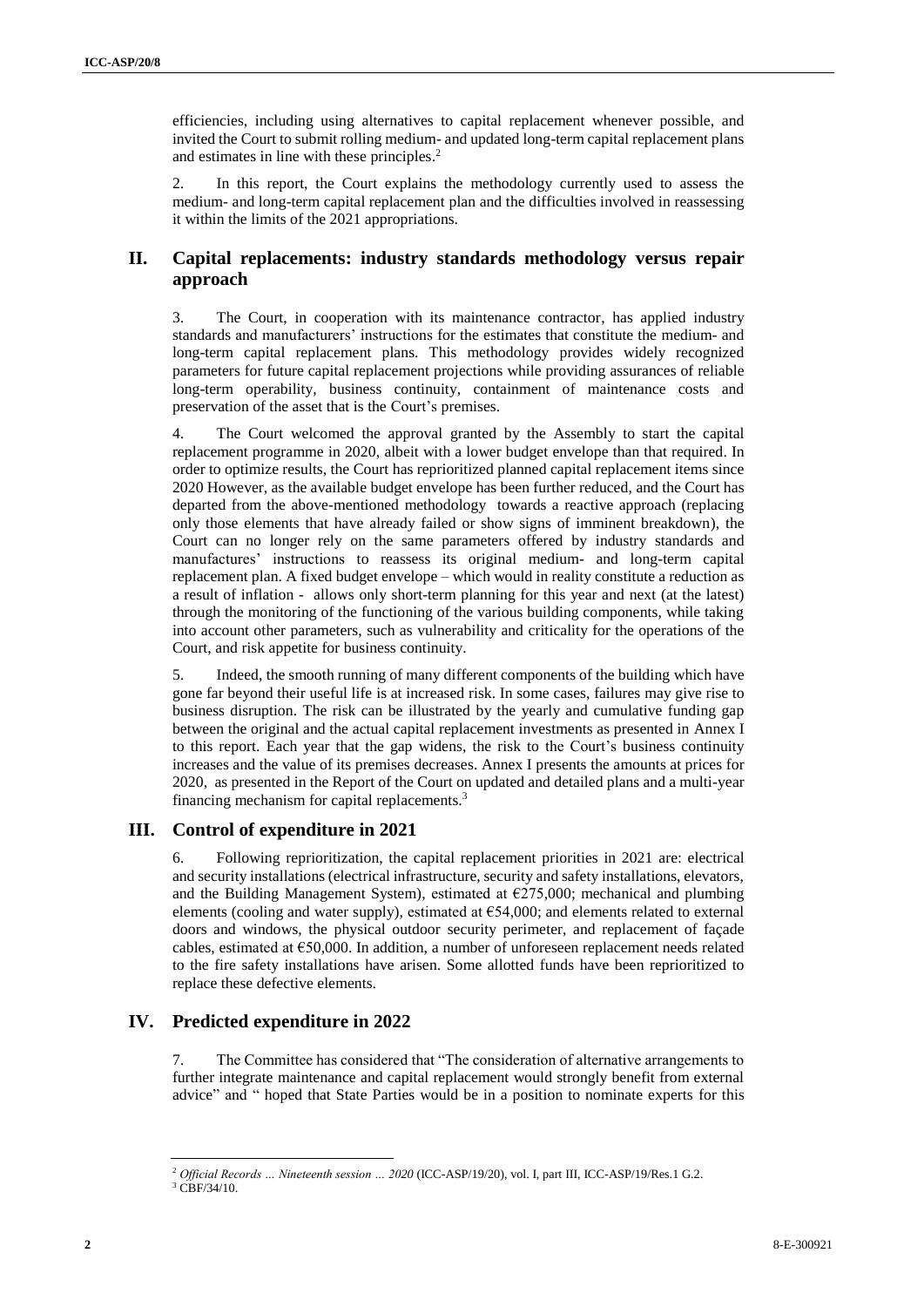purpose. Such external expert advice could also be useful during the whole life cycle of the premises."<sup>4</sup>

8. The Court looks forward to the possibility of engaging with such an expert and, in the meantime, continues to take a reactive approach to capital replacements.

9. The original accumulated total predicted for capital replacements in 2022, taking into account the reduced funding in the previous two years, was in excess of  $\epsilon$ 1,800,000 (2020 prices). Because of budgetary constraints, this has been reduced to a proposed amount of €331,600. The Court is therefore required to monitor carefully all systems and building components that would otherwise have been replaced or partially replaced, subject to budget expediency. The Court will pay special attention in 2022 to:

- heating and cooling distribution, particularly water pumps;

- electrical infrastructure/emergency power infrastructure;

- security and safety installations, particularly the server infrastructure managing access to the premises, operability of the security control room, issuance of pass and ID badges, cameras/biometric palm readers, and security cameras;

- external doors, particularly those most used at the main entrances to the building; and

other areas of the building which are vulnerable in the medium to long term, including the integrity of the façades, roofs and maintenance cradles for the façades.

10. There are no plans to carry out any replacements of an aesthetic nature such as worn flooring, ceiling elements or wall coverings.

<sup>4</sup> ICC-ASP/20/5/AV, para. 99.